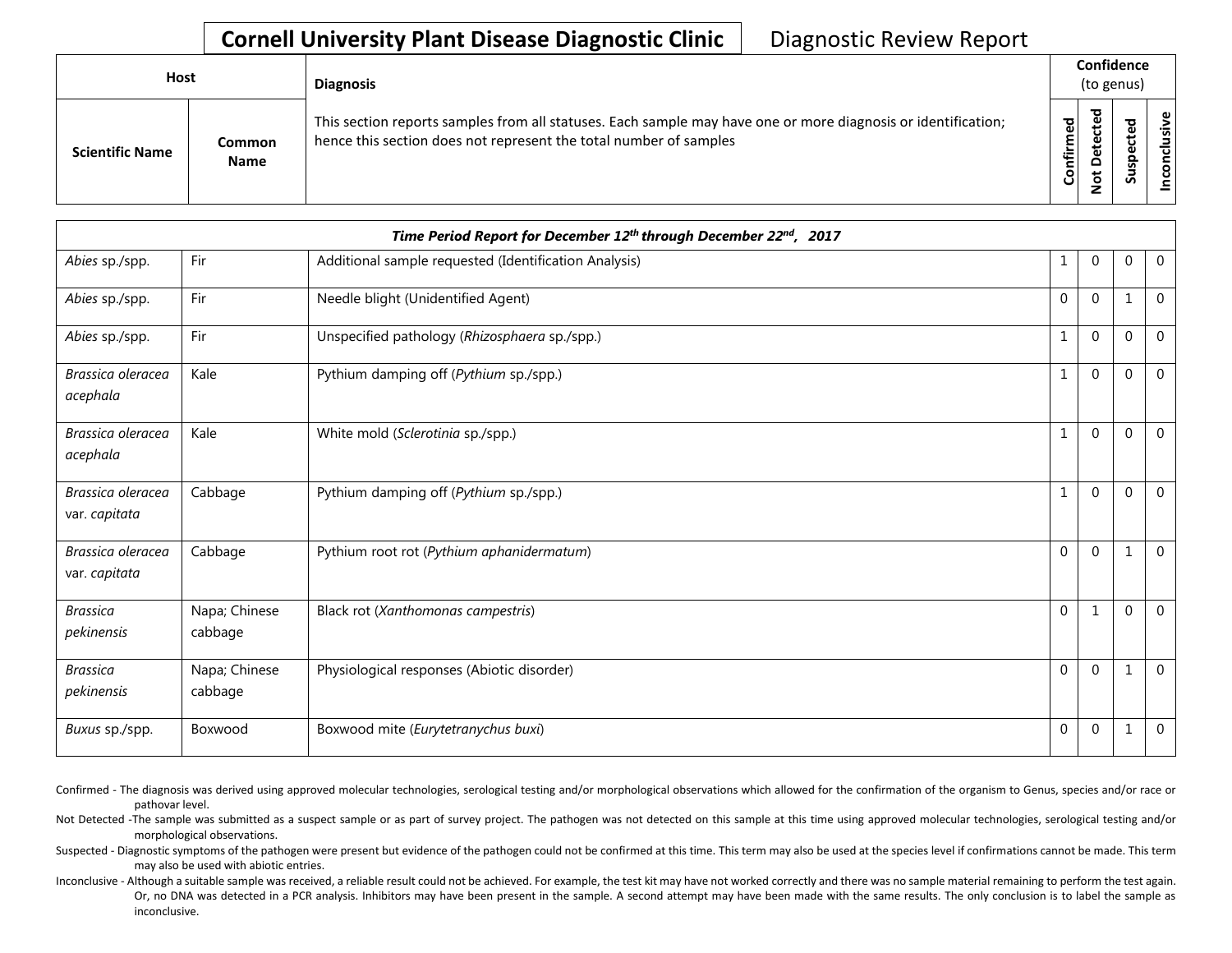## **Cornell University Plant Disease Diagnostic Clinic** | Diagnostic Review Report

| <b>Host</b>            |                       | <b>Diagnosis</b>                                                                                                                                                                   |                    |                                | Confidence<br>(to genus)             |       |
|------------------------|-----------------------|------------------------------------------------------------------------------------------------------------------------------------------------------------------------------------|--------------------|--------------------------------|--------------------------------------|-------|
| <b>Scientific Name</b> | Common<br><b>Name</b> | This section reports samples from all statuses. Each sample may have one or more diagnosis or identification;<br>hence this section does not represent the total number of samples | යි<br>ග<br>Confirm | ಕ<br>$\Omega$<br>$\frac{5}{2}$ | ъ<br>Φ<br>د<br>o<br>௨<br>s<br>∍<br>Ū | usive |

| Buxus sp./spp.             | Boxwood  | Herbicide injury; Exposure (Abiotic disorder)                             | $\mathbf 0$    | $\Omega$       |                | $\mathbf 0$    |
|----------------------------|----------|---------------------------------------------------------------------------|----------------|----------------|----------------|----------------|
| Buxus sp./spp.             | Boxwood  | Unspecified pathology (Fusarium sp./spp.)                                 | $\mathbf{1}$   | $\Omega$       | $\Omega$       | $\mathbf 0$    |
| Buxus sp./spp.             | Boxwood  | Volutella leaf blight; Dieback (Volutella sp./spp.)                       | $\mathbf{1}$   | $\Omega$       | $\Omega$       | $\Omega$       |
| Family<br>brassicaceae     | Mustards | Pythium damping off (Pythium sp./spp.)                                    | $\mathbf{1}$   | $\Omega$       | $\Omega$       | $\mathbf 0$    |
| Fuchsia sp./spp.           | Fuchsia  | Growth regulator effect (Abiotic disorder)                                | $\mathbf 0$    | $\Omega$       | $\overline{2}$ | $\mathbf 0$    |
| Fuchsia sp./spp.           | Fuchsia  | Impatiens necrotic spot (INSV) (Tospovirus Impatiens Necrotic Spot Virus) | $\mathbf 0$    | $\overline{2}$ | $\Omega$       | $\mathbf 0$    |
| Fuchsia sp./spp.           | Fuchsia  | Thrips damage (Unidentified Thrips)                                       | $\overline{2}$ | $\Omega$       | $\Omega$       | $\mathbf 0$    |
| Fuchsia sp./spp.           | Fuchsia  | Tomato spotted wilt (TSWV) (Tospovirus Tomato Spotted Wilt Virus)         | $\mathbf 0$    | $\overline{2}$ | $\Omega$       | $\mathbf 0$    |
| Lycopersicon<br>esculentum | Tomato   | Chemical injury (Abiotic disorder)                                        | $\mathbf 0$    | $\Omega$       | 1              | $\overline{0}$ |
| Lycopersicon<br>esculentum | Tomato   | No pathogen found (Identification Analysis)                               | $\mathbf{1}$   | $\Omega$       | $\Omega$       | $\overline{0}$ |
| Lycopersicon<br>esculentum | Tomato   | Powdery mildew (Oidium sp./spp.)                                          | $\mathbf{1}$   | $\Omega$       | $\Omega$       | $\overline{0}$ |
| Lycopersicon<br>esculentum | Tomato   | Tomato russet mite (Aculops lycopersici)                                  | $\Omega$       | $\Omega$       | 2              | $\mathbf{0}$   |

Confirmed - The diagnosis was derived using approved molecular technologies, serological testing and/or morphological observations which allowed for the confirmation of the organism to Genus, species and/or race or pathovar level.

Not Detected -The sample was submitted as a suspect sample or as part of survey project. The pathogen was not detected on this sample at this time using approved molecular technologies, serological testing and/or morphological observations.

Suspected - Diagnostic symptoms of the pathogen were present but evidence of the pathogen could not be confirmed at this time. This term may also be used at the species level if confirmations cannot be made. This term may also be used with abiotic entries.

Inconclusive - Although a suitable sample was received, a reliable result could not be achieved. For example, the test kit may have not worked correctly and there was no sample material remaining to perform the test again. Or, no DNA was detected in a PCR analysis. Inhibitors may have been present in the sample. A second attempt may have been made with the same results. The only conclusion is to label the sample as inconclusive.